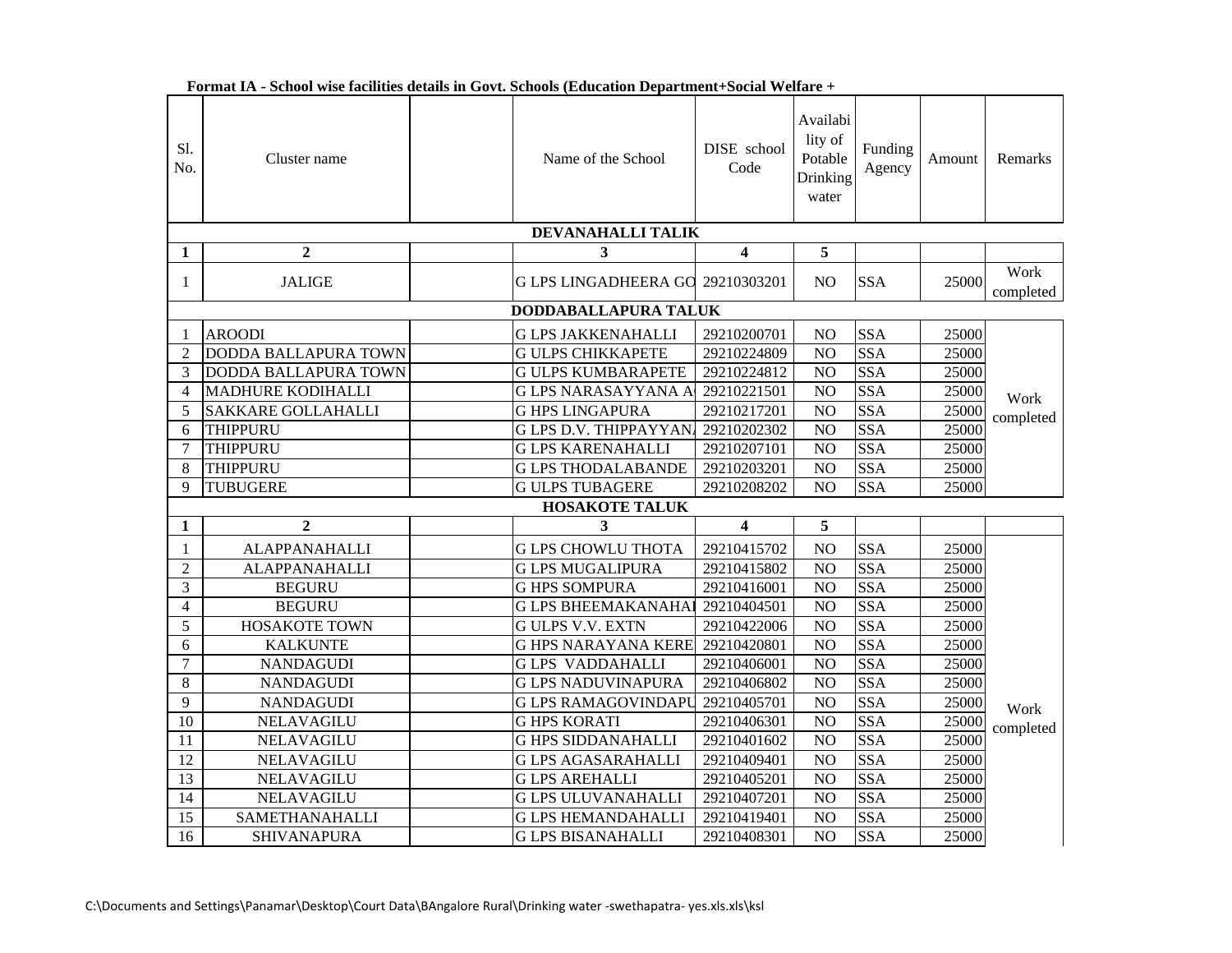| S1.<br>No. | Cluster name       | Name of the School       | DISE school<br>Code | Availabi<br>lity of<br>Potable<br><b>Drinking</b><br>water | Funding<br>Agency | Amount | Remarks |
|------------|--------------------|--------------------------|---------------------|------------------------------------------------------------|-------------------|--------|---------|
| 17         | <b>SHIVANAPURA</b> | <b>G LPS KORADAHALLI</b> | 29210406702         | N <sub>O</sub>                                             | <b>SSA</b>        | 25000  |         |
| 18         | <b>SHIVANAPURA</b> | <b>G LPS M.HOSAHALLI</b> | 29210410501         | NO                                                         | <b>SSA</b>        | 25000  |         |
| 19         | <b>SHIVANAPURA</b> | <b>G LPS SIDDAPURA</b>   | 29210407901         | NO                                                         | <b>SSA</b>        | 25000  |         |

| NELAMANGALA TALUK |  |                                        |             |                |             |       |           |  |
|-------------------|--|----------------------------------------|-------------|----------------|-------------|-------|-----------|--|
|                   |  |                                        |             |                |             |       |           |  |
| <b>SHIVAGANGE</b> |  | IG LPS SEEGEPALYA                      | 29210105502 | NC             | <b>ISSA</b> | 25000 | Work      |  |
| <b>SHIVAGANGE</b> |  | <b>G LPS SHIVANANDANAG 29210105202</b> |             | NC.            | <b>SSA</b>  | 25000 | completed |  |
| YANTAGANAHALLI    |  | IG HPS MAHADEVAPURAL 29210118601       |             | N <sub>C</sub> | <b>ISSA</b> | 25000 |           |  |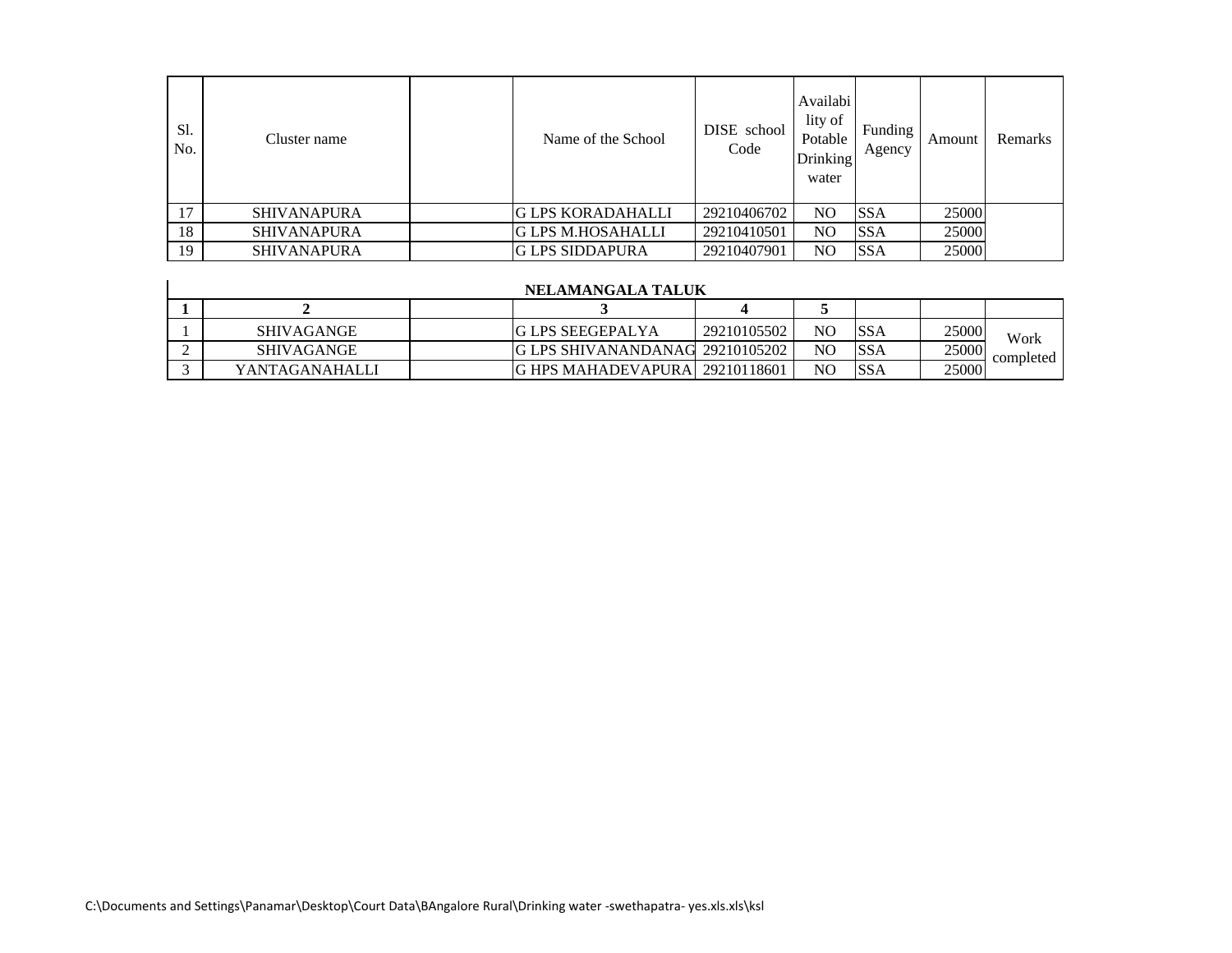| Sl.<br>No.      | <b>Block</b> name            | Cluster name                                 | Name of the School                                    | DISE school<br>Code     | Availabi<br>lity of<br>Potable<br>Drinking<br>water | Separate<br>Toilets for<br>Boys and<br>Girls<br><b>Boys</b><br>(Yes or No) | Funding<br>Agency |       | Amount Remarks |
|-----------------|------------------------------|----------------------------------------------|-------------------------------------------------------|-------------------------|-----------------------------------------------------|----------------------------------------------------------------------------|-------------------|-------|----------------|
|                 |                              |                                              | DEVANAHALLI TALIK                                     |                         |                                                     |                                                                            |                   |       |                |
| 1               |                              | $\overline{2}$                               | 3                                                     | $\overline{\mathbf{4}}$ | 5                                                   | 6                                                                          |                   |       |                |
| 14              | <b>DEVANAHALLI</b>           | <b>BIDALURU</b>                              | <b>G LPS YAMBRAHALLI</b>                              | 29210309601             | <b>YES</b>                                          | NO                                                                         | <b>SSA</b>        | 25000 |                |
| $\overline{71}$ |                              | DEVANAHALLI CHANNARAYAPATNA                  | <b>G LPS THAMMENAHALLI</b>                            | 29210313101             | <b>YES</b>                                          | $\overline{NO}$                                                            | SSA               | 25000 |                |
| 83              | <b>DEVANAHALLI</b>           | DEVANAHALLI TOWN G LPS AKKUPETE              |                                                       | 29210316901             | <b>YES</b>                                          | $\overline{NO}$                                                            | <b>SSA</b>        | 25000 |                |
| 92              |                              |                                              | DEVANAHALLI DEVANAHALLI TOWN G LPS PRASANNAHALLI      | 29210316906             | <b>YES</b>                                          | $\overline{NO}$                                                            | <b>SSA</b>        | 25000 | Work           |
| 151             | <b>DEVANAHALLI</b>           | <b>NALLURU</b>                               | <b>G LPS NALLAPPANAHALLI</b>                          | 29210315601             | <b>YES</b>                                          | NO                                                                         | <b>SSA</b>        | 25000 | complted       |
| 152             | <b>DEVANAHALLI</b>           | <b>NALLURU</b>                               | <b>G UHPS BOODIGERE</b>                               | 29210316502             | <b>YES</b>                                          | $\rm NO$                                                                   | <b>SSA</b>        | 25000 | by             |
| 170             | <b>DEVANAHALLI</b>           | VENKATAGIRIKOTE                              | <b>G LPS BHYRAPPANAHALLI</b>                          | 29210310001             | <b>YES</b>                                          | $\overline{NO}$                                                            | <b>SSA</b>        | 25000 | SDMC           |
| 173             | <b>DEVANAHALLI</b>           | VENKATAGIRIKOTE                              | <b>G LPS DODDA MUDDENAHAI</b>                         | 29210307101             | <b>YES</b>                                          | N <sub>O</sub>                                                             | <b>SSA</b>        | 25000 |                |
| 191             | <b>DEVANAHALLI</b>           | <b>VIJAYPAURA</b>                            | <b>G MPGS VIJAYAPURA</b>                              | 29210317007             | <b>YES</b>                                          | NO                                                                         | <b>SSA</b>        | 25000 |                |
| 196             | DEVANAHALLI                  | VIJAYPAURA                                   | N C L P SCHOOL                                        | 29210317036             | <b>YES</b>                                          | NO                                                                         | <b>SSA</b>        | 25000 |                |
| 209             | <b>DEVANAHALLI</b>           | VISHWANATHAPURA                              | <b>G LPS HOSURU</b>                                   | 29210301203             | <b>YES</b>                                          | NO                                                                         | <b>SSA</b>        | 25000 |                |
|                 |                              |                                              | DODDABALLAPURA TALUK                                  |                         |                                                     |                                                                            |                   |       |                |
| $\mathbf{1}$    |                              |                                              | ODDABALLAPUR MADHURE KODIHALLIG LPS NARASAYYANA AGRAH | 29210221501             | N <sub>O</sub>                                      | NO                                                                         | <b>SSA</b>        | 25000 |                |
| 2               | <b>ODDABALLAPUR TUBUGERE</b> |                                              | <b>GULPS TUBAGERE</b>                                 | 29210208202             | $\overline{NO}$                                     | $\overline{NO}$                                                            | <b>SSA</b>        | 25000 |                |
| $\overline{3}$  | <b>ODDABALLAPUR</b>          | <b>BASHETTIHALLI</b>                         | <b>G LPS KASUVANAHALLI</b>                            | 29210214801             | <b>YES</b>                                          | NO                                                                         | <b>SSA</b>        | 25000 |                |
| $\overline{4}$  | ODDABALLAPUR                 | <b>BASHETTIHALLI</b>                         | <b>G LPS OBADENAHALLI</b>                             | 29210215501             | <b>YES</b>                                          | NO                                                                         | <b>SSA</b>        | 25000 |                |
| 5               |                              | ODDABALLAPURDODDA BELAVANGAL                 | <b>G LPS BHAKTHRAHALLI</b>                            | 29210217101             | <b>YES</b>                                          | NO                                                                         | <b>SSA</b>        | 25000 |                |
| 6               |                              | ODDABALLAPURDODDA BELAVANGAL                 | <b>AG LPS KAREPURA</b>                                | 29210220101             | <b>YES</b>                                          | NO                                                                         | <b>SSA</b>        | 25000 |                |
| $\tau$          |                              |                                              | ODDABALLAPURDODDA BELAVANGALAG LPS MADHURANA HOSHAL   | 29210220501             | <b>YES</b>                                          | N <sub>O</sub>                                                             | <b>SSA</b>        | 25000 |                |
| $\,8\,$         | ODDABALLAPUR                 | HADONAHALLI                                  | <b>G LPS PERAMAGONDANAHAI</b>                         | 29210207803             | <b>YES</b>                                          | $\rm NO$                                                                   | <b>SSA</b>        | 25000 | Work           |
| 9               | ODDABALLAPUR                 | <b>KANASAVADI</b>                            | <b>G LPS GULYA</b>                                    | 29210210201             | <b>YES</b>                                          | NO                                                                         | <b>SSA</b>        | 25000 | complted       |
| 10              | ODDABALLAPUR                 | <b>KANASAVADI</b>                            | <b>G LPS NALLENAHALLI</b>                             | 29210223101             | <b>YES</b>                                          | $\overline{NO}$                                                            | <b>SSA</b>        | 25000 | by             |
| 11              | ODDABALLAPUR                 | <b>KANASAVADI</b>                            | <b>G ULPS PUTTAYYANA AGRAI</b>                        | 29210221202             | <b>YES</b>                                          | $\overline{NO}$                                                            | <b>SSA</b>        | 25000 | <b>SDMC</b>    |
| 12              |                              | ODDABALLAPUR MADHURE KODIHALI                | IG LPS ANJINMURTHYNAGAR                               | 29210222102             | <b>YES</b>                                          | N <sub>O</sub>                                                             | <b>SSA</b>        | 25000 |                |
| 13              |                              | ODDABALLAPUR MADHURE KODIHALLIG LPS BOKIPURA |                                                       | 29210220901             | <b>YES</b>                                          | NO                                                                         | <b>SSA</b>        | 25000 |                |
| 14              | ODDABALLAPUR                 | <b>RAJAGHATTA</b>                            | <b>G LPS DASAGONDANAHALLI</b>                         | 29210211401             | <b>YES</b>                                          | $\rm NO$                                                                   | <b>SSA</b>        | 25000 |                |
| $\overline{15}$ |                              | ODDABALLAPURSAKKARE GOLLAHALL                | <b>G HPS HALEKOTE</b>                                 | 29210216301             | <b>YES</b>                                          | $\overline{NO}$                                                            | <b>SSA</b>        | 25000 |                |
|                 |                              |                                              | 16 ODDABALLAPURSAKKARE GOLLAHALL G LPS BHOOCHANAHALLI | 29210216101             | <b>YES</b>                                          | NO                                                                         | <b>SSA</b>        | 25000 |                |

**Format IA - School wise facilities details in Govt. Schools (Education Department+Social Welfare + Local Bady)**